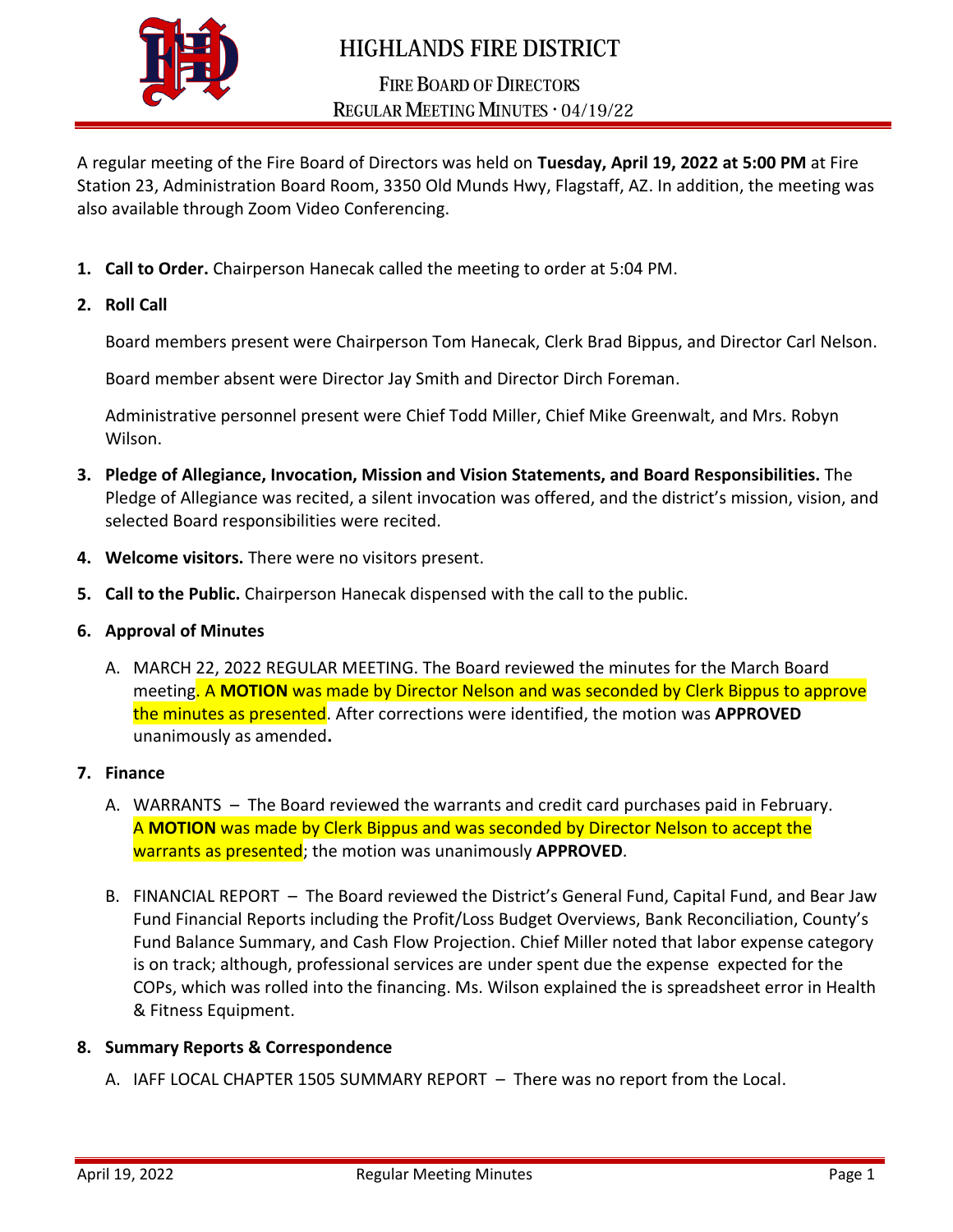- B. BATTALION FIRE CHIEF'S SUMMARY REPORT Chief Miller informed the Board that Chief True was called out to the Tunnel Fire. Chief Greenwalt provided a summary BC report. He informed the Board that several employees responded to the Tunnel Fire; Engineer testing was conducted this week; staff is prepping for wildland season; program reassignments are in transition; Firefighters have completed their probationary period; Captain Blue is an Acting BC; and Firefighter Quigley is an Acting Engineer. Chief Greenwalt explained personnel task books and answered several questions.
- C. FIRE CHIEF'S SUMMARY REPORT Chief Miller presented the Fire Chief's Report. He noted that the Easter Eggtravaganza was a great success, and he thanked C-Shift and Captain Anticevich for doing a great job organizing the event. Station 25 will need repairs of the siding; Chairperson Hanecak suggested getting It done ASAP to avoid potential water damage. A request has been made to have an early ISO review to hopefully improve the current rating.
- D. FIRE BOARD CHAIRPERSON'S SUMMARY REPORT. Chairperson Hanecak commented that the budget presentation was very well done.
- E. CORRESPONDENCE The Board reviewed thank you letters from Sedona Fire District and Flagstaff Fire Department.

### **9. Topics of Discussion and Possible Legal Action**

- A. PRESENTATION OF FLAGSTAFF RANCH FIRE DISTRICT (FRFD) OPERATIONAL REPORT. Chief Miller presented the FRFD Operation Report for 2021. There were nine calls for service last year. FRFD has plans for slight expansion, so there is a potential for an increase in call volume. Hydrant testing was completed without any complaints. The Board is satisfied with the services HFD has provided. The service IGA expires in June, and he are expects to sign a new agreement. The Board discussed the potential terms of a future agreement.
- B. DISCUSSION REGARDING FLAGSTAFF RANCH FIRE DISTRICT (FRFD) EMERGENCY SERVICE IGA. Chief Miller informed the Board that the process for renewing the Emergency Service IGA is moving slowly. He is meeting with the Board again for further discussions.
- C. PRESENTATION OF FY 2023 BUDGET. Chief Miller informed the Board that the Budget needs to be approved to publish in May and final approval in June. In addition, a budget work session may be scheduled if needed.

Chief Miller presented the proposed FY 2023 Budget. He thanked Mrs. Wilson and the Budget Committee for their work. Chief Miller reviewed the goals and priorities of budget. Chief Miller showed an historical account of the District's Net Assessed Value (NAV) and MIL rates. He explained the Levy Limit for the 2022 tax year, and he presented the option to increase the MIL up to \$3.375. Slides illustrated the District's Revenue and Expense categories, loss of buying power due to inflation, and capital purchases plans. Chief Miller revisited the Budget goals and priorities as identified in the Strategic Plan.